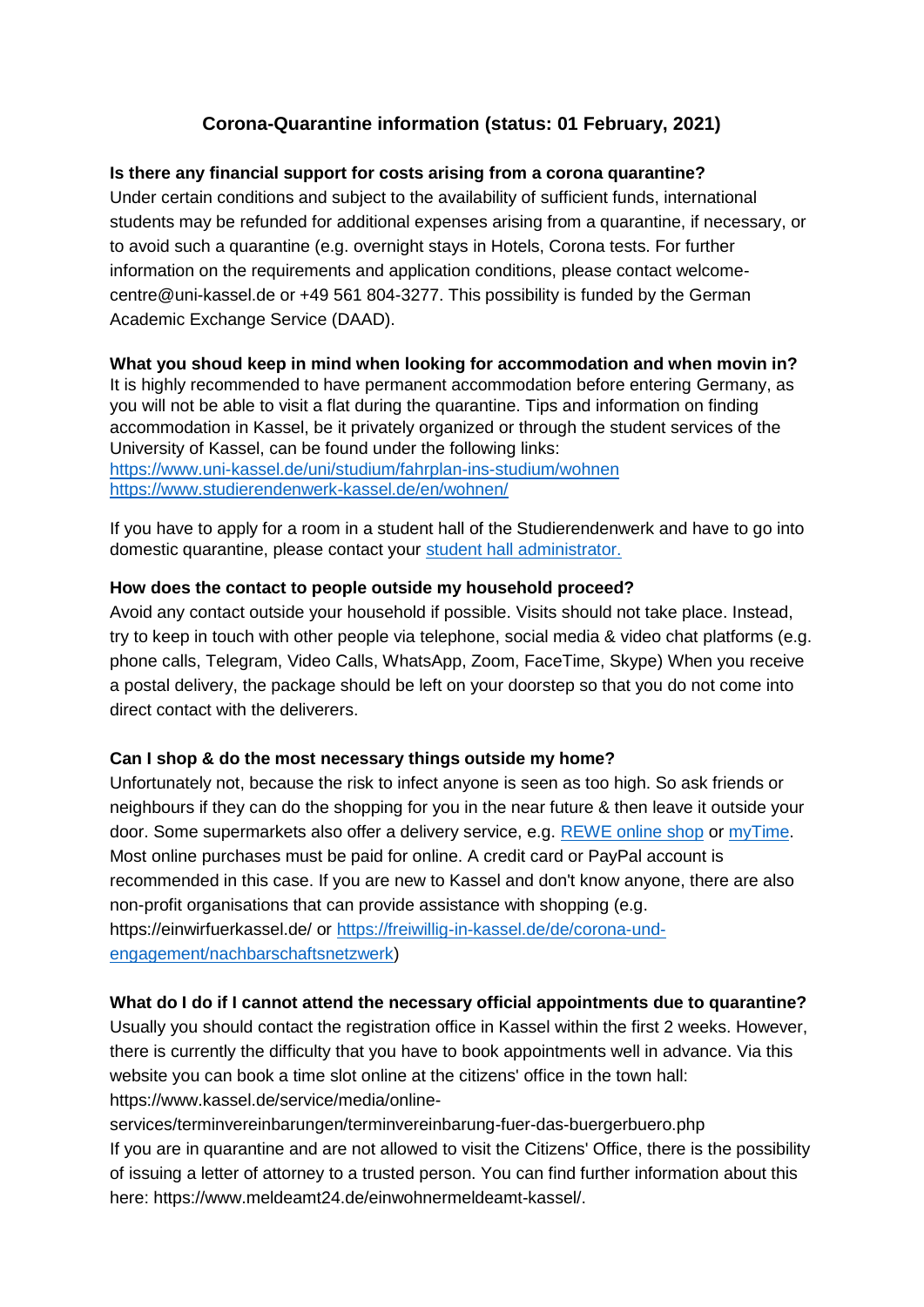You can only open a bank account if you are registered with the city. Therefore, it would make sense to bring enough cash with you for the initial period, as for example the first rent, the deposit or first purchases may be due. In case some initial costs can be paid online, a PayPal account or a credit card would be very useful.

#### **How do I get a German SIM card for my mobile phone despite the quarantine?**

Of course it is important to have a working mobile phone, especially in quarantine. However, going to the shop of a mobile phone provider is not possible within your quarantine. Therefore, you can order your SIM card online, maybe even when still in your home country. Especially with the big providers you can simply create an account and have it sent to you directly. Often, you have to confirm your identity during this process. You can also do this online: Have your identity card at hand, because it will be compared with your identity during a video call to activate your SIM card.

#### **In quarantine - And now?**

Try to keep up a regular daily routine: e.g. Every day at 8 you get up, at 8:30 you do your morning exercise, from 10 - 2 you study for the university, then you cook and eat something and in the evening at 6 you talk to your friends on the phone.

Try to find relaxation exercises, e.g. mediation, yoga, making music, painting for yourself. A quarantine can also mean emotional stress and you should take care to create intentional rest periods.

As best you can: Try to stay physically active. Maybe you will find a work-out on YouTube, which you can practice in your room. Or even a few stretching exercises can already relieve the body.

Keep in touch with friends & family, e.g. via calls or social networks.

### **What should I do if I have an exam during quarantine?**

If the exam takes place in presence, you are not allowed to participate. In this case, please contact your lecturer or the examination office of your department to arrange a catch-up date or an alternative examination format for you.

## **My Corona test result is positive. What should I pay attention to when I live with other people?**

If your test result is positive, the health department (Gesundheitsamt) issues a quarantine order and gives you all the necessary instructions. If you share a flat with other people, the protection of the flatmates has the highest priority.

- Only use the common rooms (kitchen, bathroom, hallway, etc.) if it is unavoidable.
- Avoid contact with your flatmates (e.g. entering the bathroom only individually)
- Try to keep the minimum distance of 1,5 m to your roommates (maybe wear mouth and nose protection)